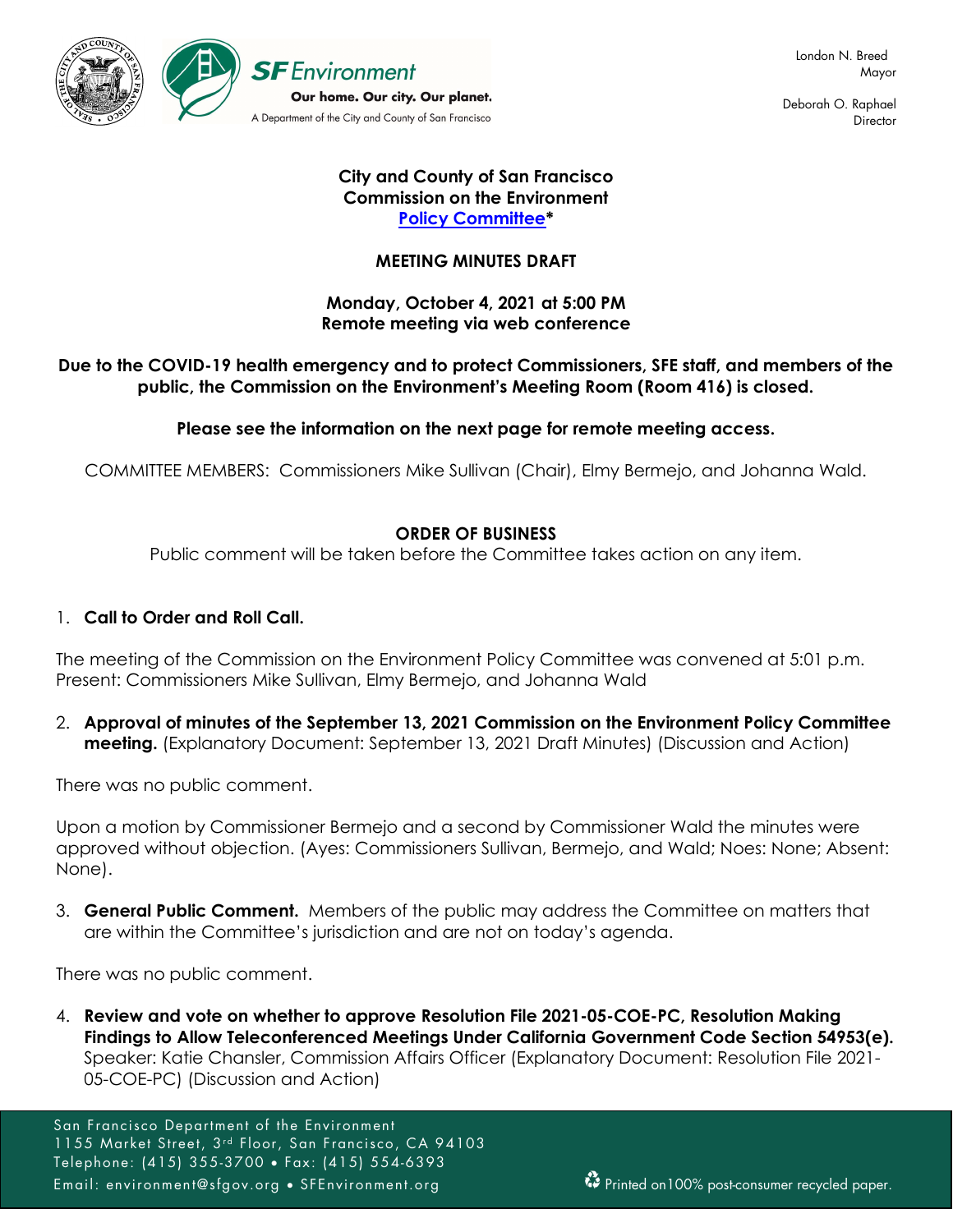The Committee will consider adoption of a resolution making findings that newly-enacted Government Code Section 54953(e) requires in order to allow the Committee to hold meetings remotely, as currently required under local law, without complying with infeasible Brown Act requirements.

Katie gave an overview of the new legislation and next steps.

Commissioner Wald expressed support for the resolution but asked that staff think of ways to streamline the process for reviewing similar resolutions moving forward.

Commissioner Bermejo agreed with Commissioner Wald.

There was no public comment.

Upon a motion by Commissioner Wald and a second by Commissioner Bermejo the resolution was approved without objection. (Ayes: Commissioners Sullivan, Bermejo, and Wald; Noes: None; Absent: None).

5. Overview of State Level Policy on Food Waste and Update on City Progress. Sponsor: Deborah Raphael, Director; Speaker: Alexa Kielty, Residential Zero Waste Senior Coordinator. (Discussion)

Director Raphael introduced the item.

Alexa Kielty presented on SB 1383 and the City's progress towards food waste goals.

Lisa Barr, Replate, spoke about their collaboration with the Department and their initiatives.

Commissioner Sullivan thanked the speakers.

Commissioner Bermejo asked if there is any funding attached to SB 1383 for other municipalities and asked if outreach is being done in other languages.

Alexa said that outreach is being done in Chinese and Spanish. She added that there is not a lot of funding attached to this bill, so many cities believe it will be costly for them.

Commissioner Wald asked if funding for SB 1383 implementation could be secured through additional funding for the climate program.

Director Raphael said that this would need to go before the voters and added support for the technological tools being used to address food waste. Director Raphael asked when SB 1383 was passed.

Alexa said that it was passed by Governor Brown in 2014.

Commissioner Wald also expressed support for the technology being used and hopes that it will inspire San Francisco residents. Commissioner Wald also expressed shock at the amount of food waste generated by restaurants. She also asked if there are neighborhood programs that could help with implementation.

Lisa Barr spoke about working with caterers and the hierarchy of food waste.

Director Raphael asked about food waste generated by restaurants.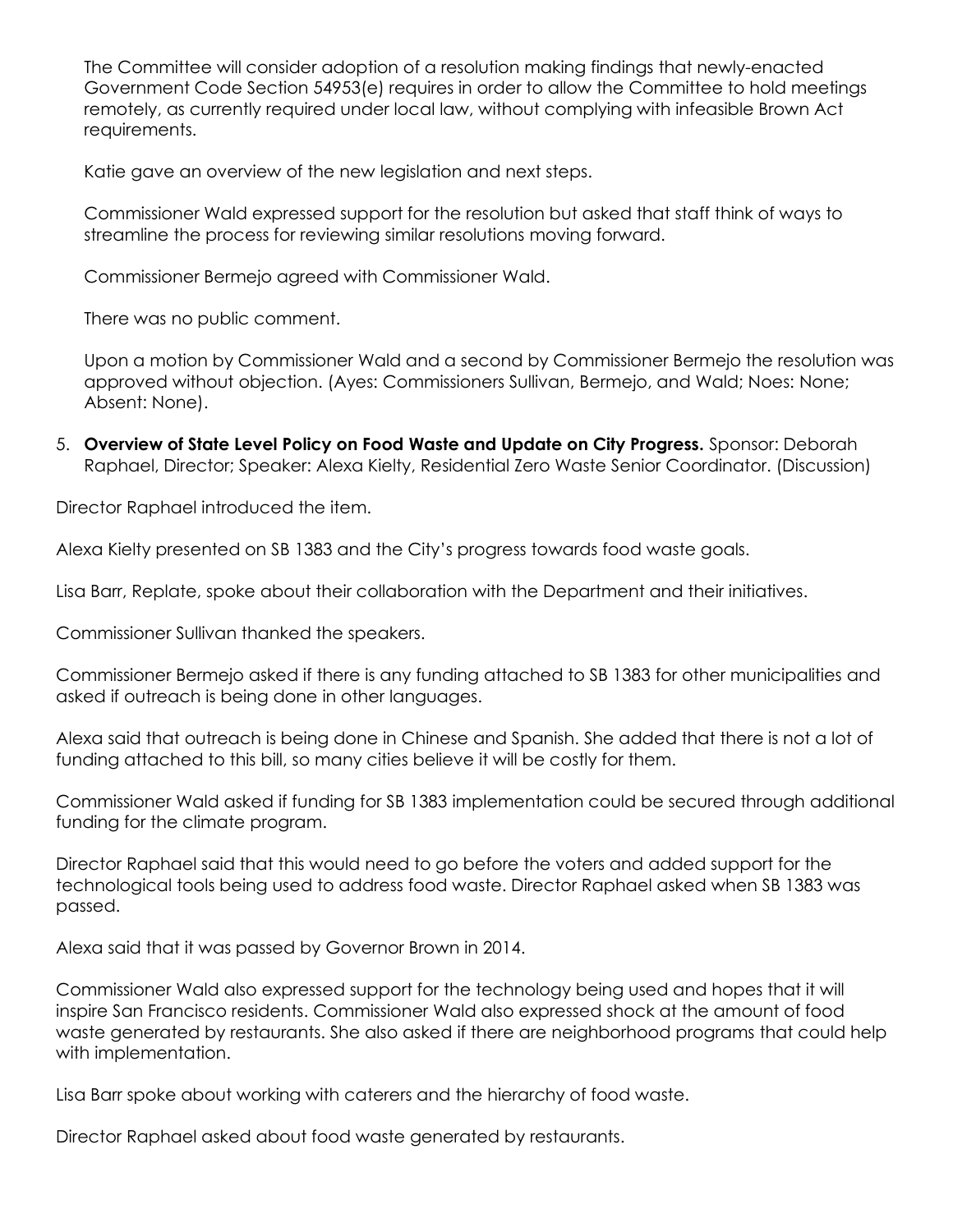Alexa said that there are several issues and referenced company cafeterias that generate too much food.

Lisa Barr added that the pandemic has led to a lot of office spaces ordering enough food for all employees despite some working remotely.

Director Raphael asked what is the biggest disconnect between the food supply and demand.

Lisa Barr said that bread and foods that are not nutritionally dense are not desirable.

Commissioner Wald asked if San Francisco knows what the optimal list of incentives would be.

Alexa said that we need to think about how to create more incentives and get others to invest in the technology.

Commissioner Sullivan mentioned a mobile application that connects restaurants and stores that have unsold surplus with consumers.

Alexa agreed that this would be a useful tool.

Commissioner Sullivan asked if there is anything to be done at the state or local level to encourage eating the right foods with regards to climate impacts.

Alexa mentioned that there is action in the Netherlands around low carbon food options.

There was no public comment.

6. Presentation on Reusable Foodware Campaigns. Sponsor: Deborah Raphael, Director; Speaker: Kelly Gaherty, Commercial Zero Waste Assistant Coordinator, and Jack Macy, Commercial Zero Waste Senior Coordinator. (Discussion)

Director Raphael introduced this item.

Kelly presented on the Department's reusable foodware efforts.

Grace Lee, ReThink Disposable, spoke about their organization initiatives and experience working with the Department.

Jack spoke about policy opportunities for reusable foodware.

Commissioner Wald thanked the speakers and asked about the development of a program for businesses to promote their reusable products. She also asked about programs that could involve residents talking to businesses about their reusables and ways to encourage residents to bring their own reusables.

Kelly said that there is an anonymous report form on SFE's website and said that consumer engagement would be helpful. Kelly added that it will take a while for businesses to become comfortable with reusables again after the pandemic.

Jack added that some cities are banning all plastic foodware.

Commissioner Bermejo added that it can be difficult to find necessary products at restaurant supply stores and looks forward to the outreach being done to reach different communities.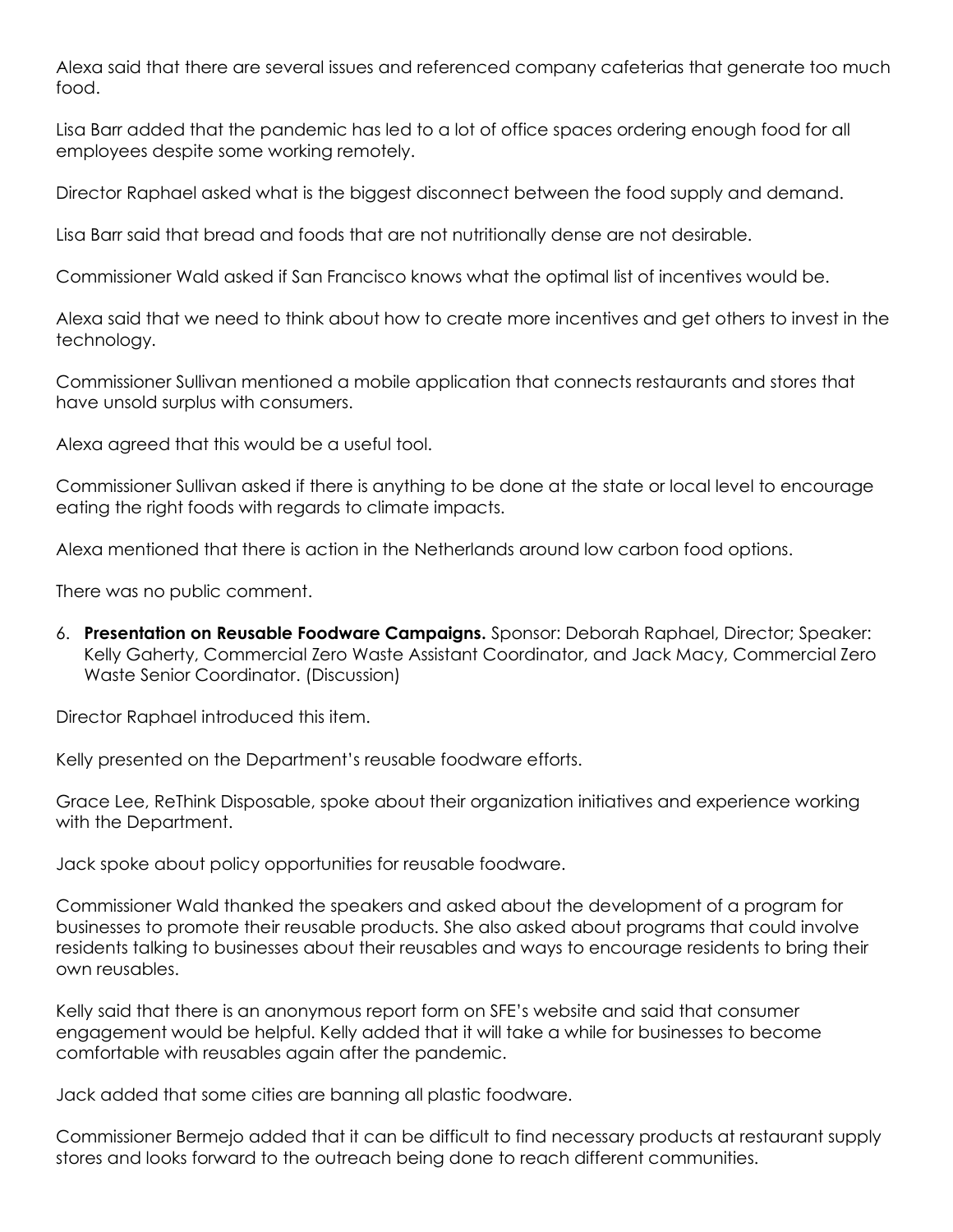Director Raphael spoke about her experience at the Emergency Operations Center and using compostable catering materials. She then asked about the work with the restaurant associations.

Kelly spoke about her partnership with the Golden Gate Restaurant Association.

Commissioner Sullivan expressed support for reusables but was wary of reusable containers to go. He also asked about policy options to ensure that only truly compostable products are put in the green bin.

Jack said that there are bills on the Governor's desk regarding labeling recyclable and compostable products.

Kelly added that working in the reuse sector will be critical.

Jack added that there needs to be a focus on reverse logistics and picking up reusables from restaurants.

There was no public comment.

### 7. Director's Update. Deborah Raphael, Director (Discussion)

Director Raphael gave updates on returning to the office and the Climate Action Plan.

There was no public comment.

8. New Business/Future Agenda Items. Katie Chansler, Commission Affairs Officer (Discussion)

Katie reviewed the upcoming Commission meeting dates and potential topics.

There was no public comment.

#### 9. Adjournment.

The meeting was adjourned at 6:59 p.m.

The next meeting of the Commission on the Environment Policy Committee is scheduled for Monday November 8, 2021, at 5:00 p.m. In compliance with the San Francisco Health Officer's Order No. C19- 07 directing all individuals to "shelter in place," and in compliance with the Mayor's emergency orders regarding the conduct of City meetings, public meetings of the Commission on the Environment and its committees will continue on a remote conferencing basis only at this time.

### Find out about upcoming deadlines, public hearings and meetings. Search the SFEnvironronment.org website archived minutes and agenda

\*If a quorum of the Commission on the Environment is present, it will constitute a Special Meeting of the Commission on the Environment. The Commission Affairs Manager shall make a note of it in the minutes, and discussion shall be limited to items noticed on this agenda.

# Remote Access to Information and Participation

This meeting will be held remotely using video conferencing, through the WebEx Meetings platform, and by telephone for members of the public who are unable to attend using computers or smart devices.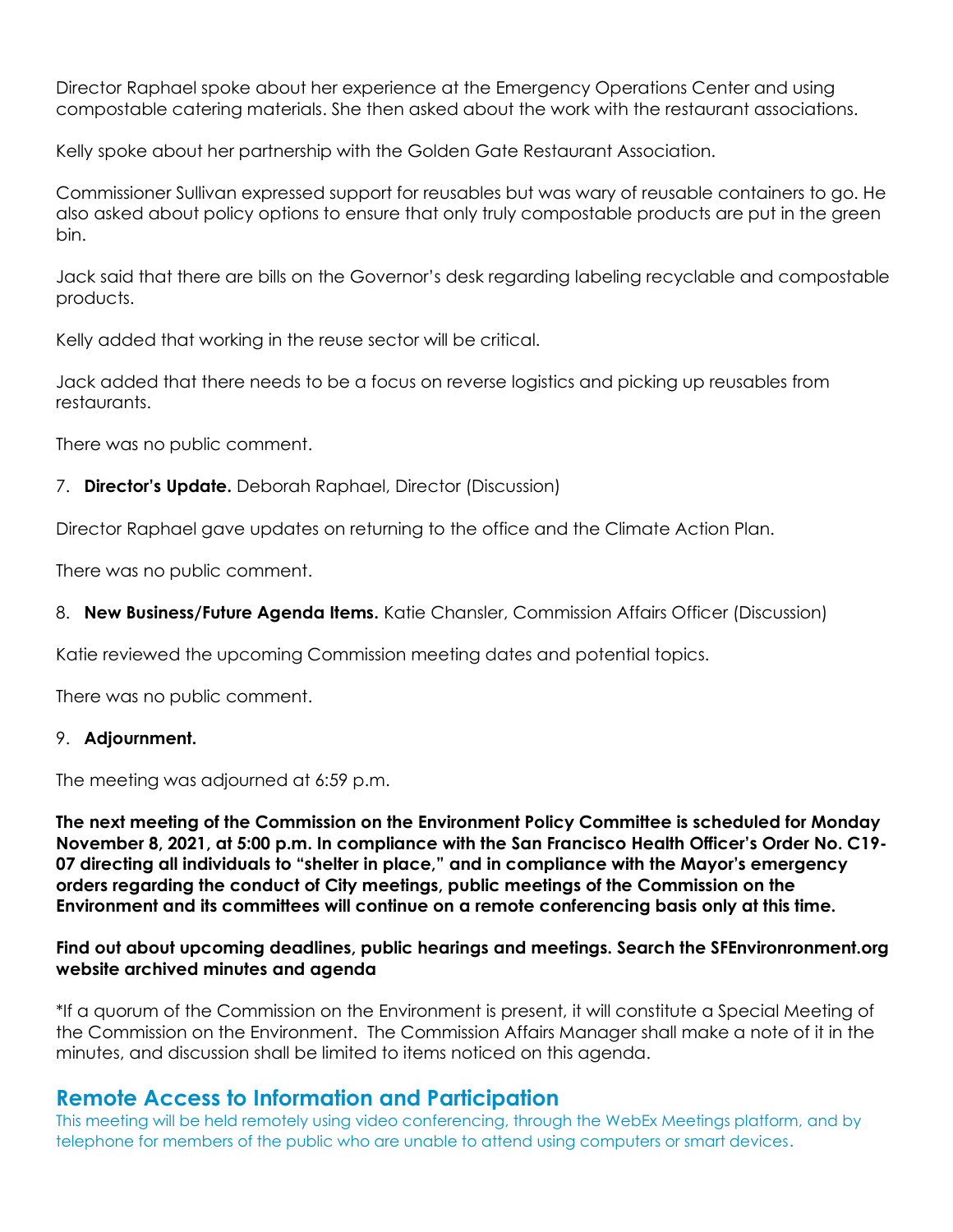# Attending the Meeting: Watch or Listen

Members of the public have the following options for attending the meeting:

Option 1: Watch the meeting using a computer or smart device by clicking on the following link:

# https://ccsf.webex.com/ccsf/onstage/g.php?MTID=eb941294fcbb8c06c792195187154767f

- If you are able to and would like to watch via your computer, please follow these instructions: i) Click on the link above; ii) Enter your first name, last name, and email address if desired; iii) Click "Join by Browser" (directly beneath the "Join Now" button);
- If you are able to watch via your smart mobile device: i) Download the Webex Meetings application; ii) Click on the link above; iii) Click "Join"; iv) Enter your name and email; v) Click "Ready to Join".

# Participating During Public Comment

Members of the public will have opportunities to participate during public comment. The public is asked to wait for the particular agenda item before making a comment on that item. Comments will be addressed in the order they are received. When the moderator announces that the Committee is taking public comment, members of the public can:

Dial: 415-655-0001 and then enter the Access Code: 2497 044 1160

1) Participate over the phone by pressing \*3 (this step is very important, as it will activate the "Raise Hand" icon in the Participant window).

Depending on the number of people also in line ahead of you, you may have to wait before it is your opportunity to speak. When it is your turn, you will be notified that your line has been unmuted, and it will be your opportunity to speak. Your line will be muted again when your allotted time expires.

In accordance with Governor Gavin Newsom's statewide order for all residents to "Stay at Home" and the numerous local and state proclamations, orders and supplemental directions - aggressive directives have been issued to slow down and reduce the spread of the COVID-19 virus. Copies of explanatory documents are available at 1) on the Commission's website http://www.sfenvironment.org/commission; (2) upon request to the Commission Affairs Officer, at telephone number 415-355-3709, or via e-mail at katie.chansler@sfgov.org.

### Important Information

The ringing of and use of cell phones, pagers and similar sound-producing electronic devices are prohibited at this meeting. Please be advised that the Chair may order the removal from the meeting room of any person(s) responsible for the ringing or use of a cell phone, pager, or other similar sound-producing electronic devices.

NOTE: Persons unable to attend the meeting may submit to the Committee, by the time the proceedings begin, written comments regarding the agenda items above. These comments will be made a part of the official public record and shall be brought to the attention of Committee Members. Any written comments should be sent to: Commission Affairs Officer, Department of the

Option 2: Join the meeting by phone if you do not have access to a computer or smart device. Dial: 415-655-0001 and then enter the Access Code: 2497 044 1160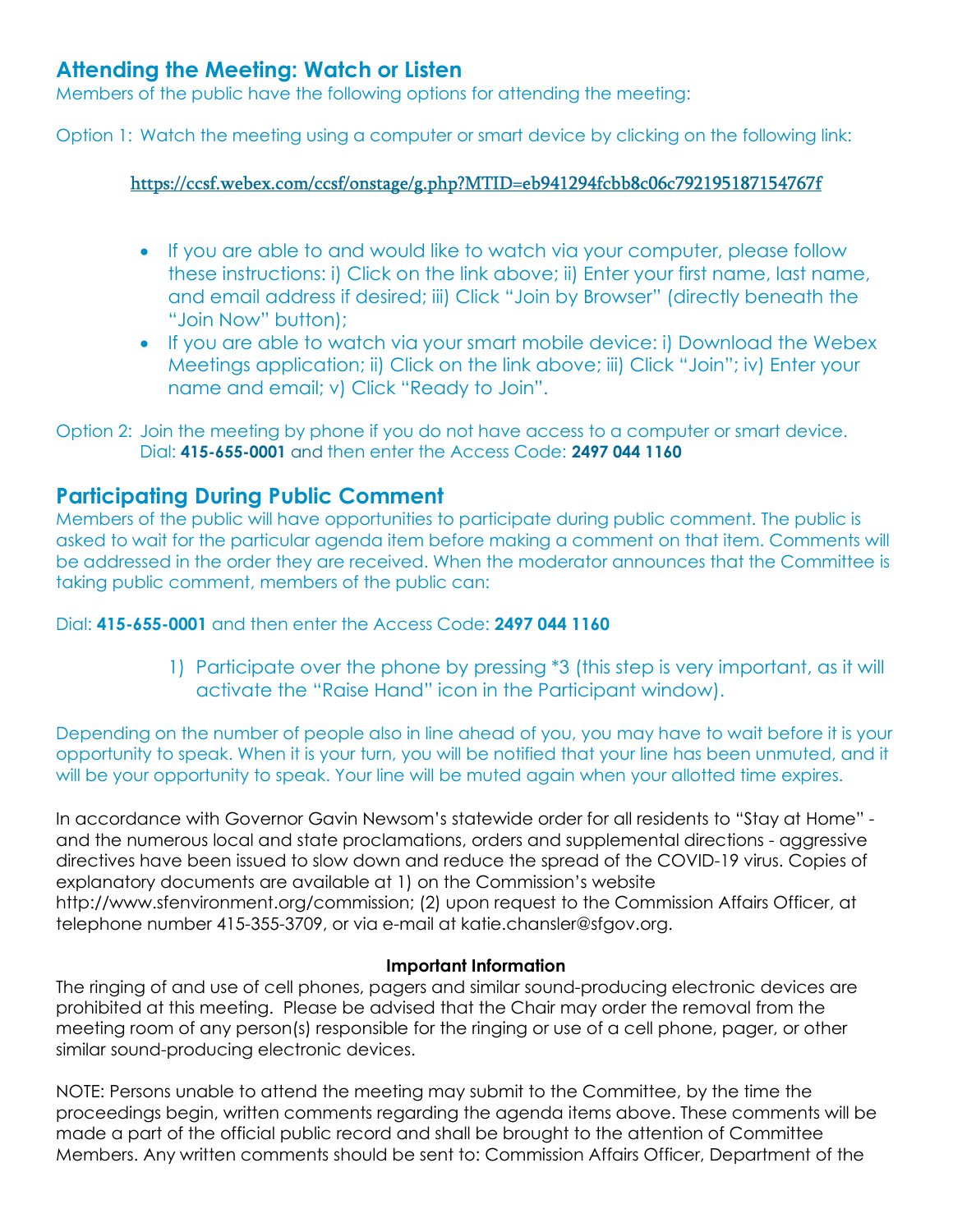Environment, 1455 Market Street, Suite 1200, San Francisco, CA 94103 by 5:00 p.m. on the day prior to the hearing. Comments that cannot be delivered to the Commission Affairs Officer by that time may be taken directly to the hearing at the location above. When bringing handouts to meetings, please photocopy on both sides of the paper and try to use post-consumer recycled or tree-free paper. Also, please bring sufficient copies of handouts for the Committee, the Commission Affairs Officer and the public.

### Public Comment

At this time, members of the public may address the Committee on items of interest that are within the subject matter jurisdiction of the Committee but are not on today's agenda. Public comment will be taken following each agendized item. Each member of the public may address the Committee for up to three minutes, unless otherwise announced by the President. If it is demonstrated that the comments by the public will exceed 15 minutes, the President may continue Public Comment to another time during the meeting.

The Brown Act forbids the Committee from taking action or discussing any item or issue not appearing on the posted agenda. This rule applies to issues raised in public comment as well. In response to public comment, not on an agendized item, the Committee is limited to:

1. Briefly responding to statements made or questions posed by members of the public, or

2. Request staff to report back on a matter at a subsequent meeting, or

3. Directing staff to place the item or issue on a future agenda (Government Code Section 54954.2(a).)

## Disability Access

Commission on the Environment Committee meetings will be held at City Hall, Room 421 in the Civic Center Area. City Hall is accessible to persons using wheelchairs and other assistive mobility devices. Ramps are available at the Grove, Van Ness and McAllister entrances. The closest accessible BART station is the Civic Center Station at United Nations Plaza and Market Street. Accessible MUNI lines serving this location are: #71 Haight/Noriega and the F Line to Market and Van Ness and the Metro Stations at Van Ness and Market and at Civic Center. For information about MUNI accessible services call (415) 923-6142. There is accessible curbside parking adjacent to City Hall on Grove Street and Van Ness Avenue and in the vicinity of the Veterans Building at 401 Van Ness Avenue adjacent to Davies Hall and the War Memorial Complex.

In order to assist the City's efforts to accommodate persons with severe allergies, environmental illnesses, multiple chemical sensitivity or related disabilities, attendees at public meetings are reminded that other attendees may be sensitive to various chemical based products. Please help the City accommodate these individuals. Individuals with chemical sensitivity or related disabilities should call the Mayor's Office on Disability at (415) 554-6789 or (415) 554-6799 (TTY) for additional information.

The following services are available on request 72 hours prior to the meeting; except for Monday meetings, for which the deadline shall be 4:00 p.m. of the last business day of the preceding week: For American sign language interpreters or the use of a reader during a meeting, a sound enhancement system, and/or alternative formats of the agenda and minutes, please contact Katie Chansler at (415) 355-3709 to make arrangements for the accommodation. Late requests will be honored, if possible.

### Language Access

Per the Language Access Ordinance (Chapter 91 of the San Francisco Administrative Code), Chinese, Spanish and or Filipino (Tagalog) interpreters will be available upon requests. Meeting Minutes may be translated, if requested, after they have been adopted by the Commission. Assistance in additional languages may be honored whenever possible. To request